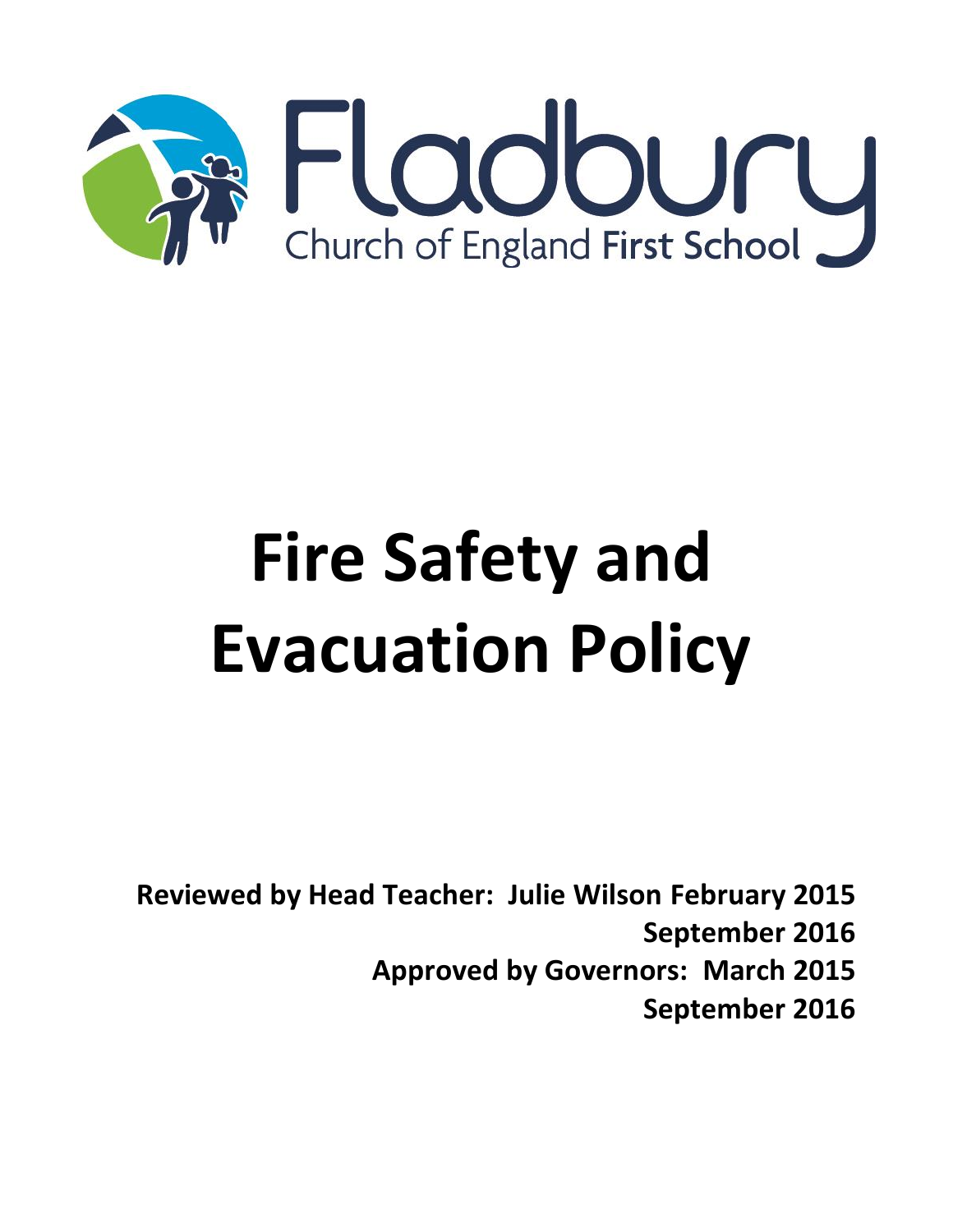#### **Aims**

It is the overall aim of Fladbury C E First School to minimise the risks to pupils and staff which may arise from fire. This will be achieved by ensuring precautions are taken to avoid fires occurring and by ensuring that procedures for minimising the effects of an outbreak of fire and evacuating the premises are in place.

#### **Overall Responsibility**

The Head Teacher has overall responsibility for fire safety matters at school. She will coordinate the implementation of fire safety matters, ensure that staff and pupil training takes place and monitor the standard of fire precautions maintained. She will also ensure that a fire evacuation drill is undertaken each half term; that fire action notices are kept up to date and that fire safety equipment is maintained.

## **Responsibility of all Staff**

All school staff are responsible for maintaining a high standard of fire precautions in areas under their control or influence. In particular, staff should ensure that they are fully aware of all fire procedures. They should ensure that door vision panels and fire exits are kept clear and fire doors are kept shut. They should also ensure that pupils for whom they are responsible are informed of the correct fire procedures.

All staff, whether temporary or permanent, will have the fire procedure explained to them, together with information on the location of the fire alarm call points, the sound of the fire alarm and the location of the escape routes, exits and assembly points.

The Head Teacher will also ensure that all fire safety records are maintained and are available for inspection by any enforcement authority.

#### **Maintenance**

Fire extinguishers, fire alarm systems and emergency lighting are maintained under a central contract administered by the local authority. However, TTB the company that holds the caretaking contract and the school will carry out the following tests on the systems and precautions between maintenance visits:

| <b>System</b> | <b>Frequency</b>   | <b>Method of Test</b>                                                      |
|---------------|--------------------|----------------------------------------------------------------------------|
| Fire Alarm    | Weekly             | Visual check of panel for fault<br>indications                             |
| Fire Alarm    | <b>Half Termly</b> | Fire Alarm drill using test key from a<br>different call point in rotation |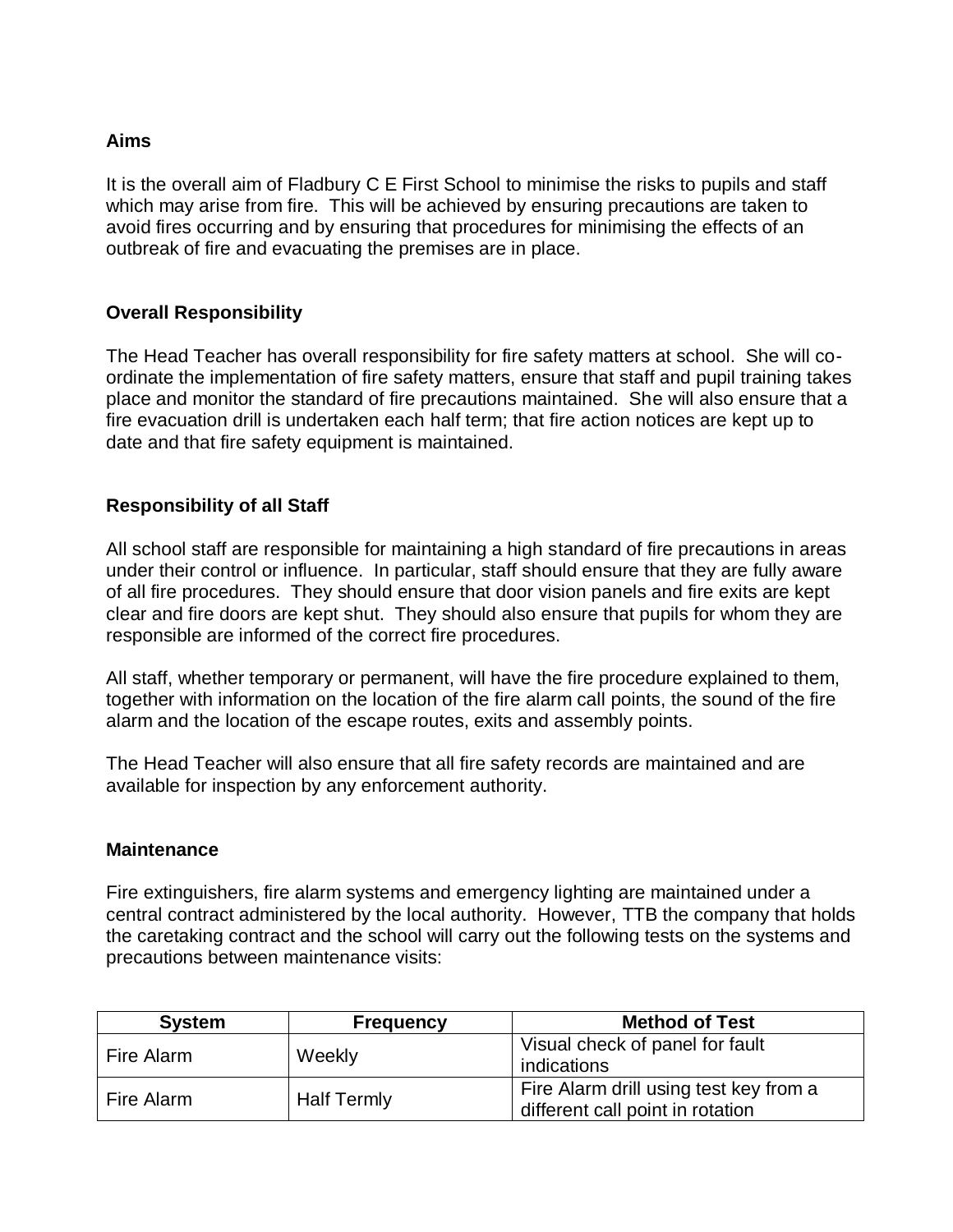| <b>Emergency Lighting</b>                                        | Monthly | Operation of test switch to ensure that<br>light illuminates                                                                           |
|------------------------------------------------------------------|---------|----------------------------------------------------------------------------------------------------------------------------------------|
| Fire extinguishers                                               | Weekly  | Check that seals are intact, equipment<br>has not been removed or tampered with<br>and annual inspection and maintenance<br>is in date |
| <b>Fire Doors</b>                                                | Weekly  | Check that doors are closing fully and,<br>where fitted, latches are operating<br>appropriately                                        |
| <b>Storage Areas</b>                                             | Weekly  | Check that combustible material is<br>stored appropriately and no fire hazards<br>are posed by storage of materials or<br>resources    |
| Corridors, Escape<br><b>Routes and Fire Exit</b><br><b>Doors</b> | Weekly  | Check that escape routes are free of<br>obstruction                                                                                    |
| <b>Fire Exit Doors</b>                                           | Weekly  | Check that doors are opening freely and<br>that emergency exit fittings are<br>operating correctly                                     |

## **Fire Marshals**

The Head Teacher and Office Manager are designated Fire Marshals. In the event of a fire or evacuation, these staff have responsibility for ensuring that all areas of the school have been evacuated once the count of occupants has been completed. They will only return into areas of the building which they themselves deem safe. The fire brigade on arrival will be notified of any missing children or adults. They are responsible for ensuring the fire brigade has been called. These fire marshals are also responsible for ringing the fire alarm bell if it has not already been triggered. In the absence of the head the SENCO becomes a fire marshal.

## **Calling the fire brigade**

It is school policy that the fire brigade will be called for any confirmed outbreak of fire. This will include instances where smoke is smelt or seen but no flames are apparent. The fire brigade will be called when the school building has been evacuated and all members of staff are outside.

Evacuation of the school building is of paramount importance. Staff should not, under any circumstances, attempt to fight the fire nor should they go back into the school building for any reason, until the all clear has been given by the Head Teacher or a member of the fire brigade.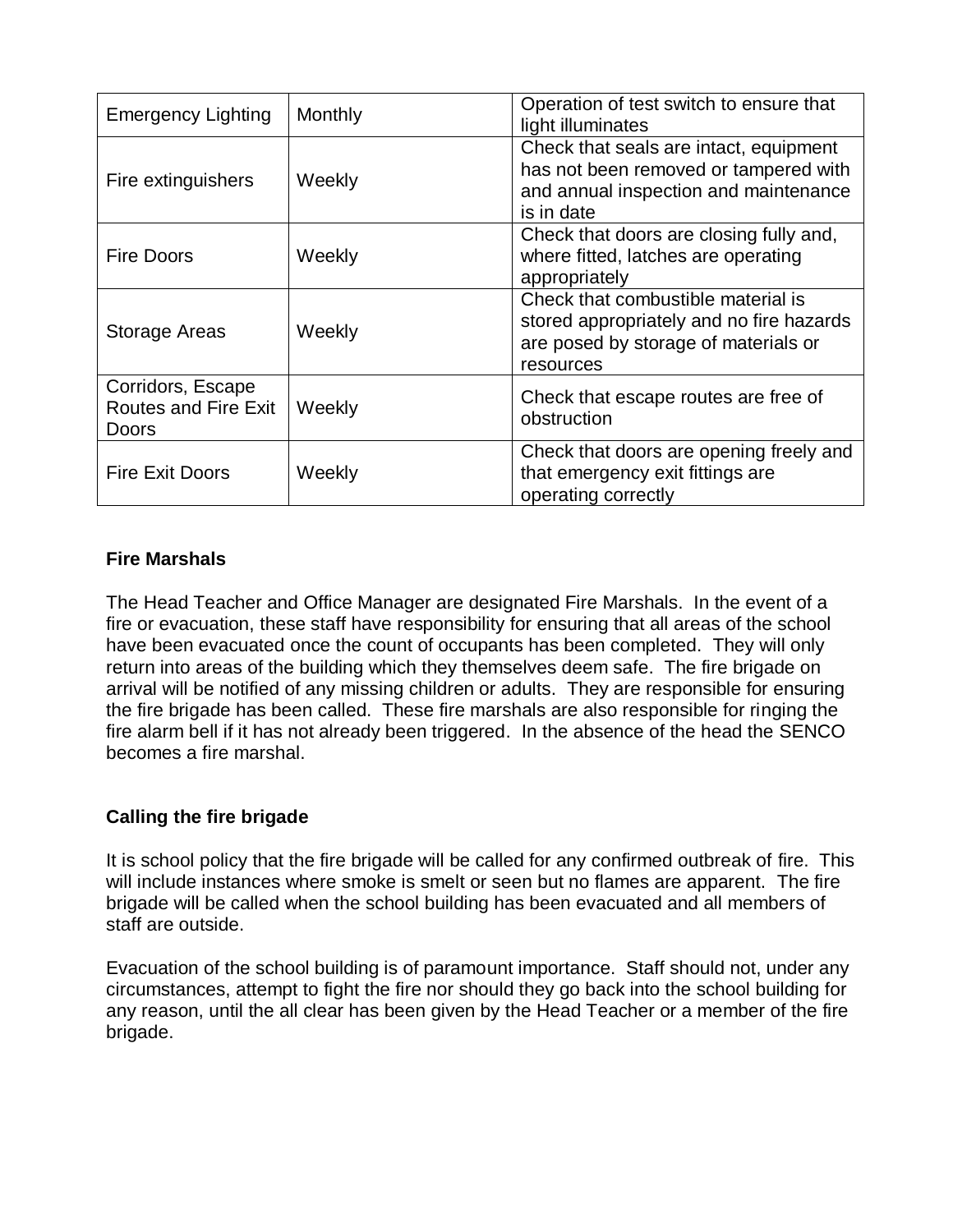## **Temporary Evacuation Procedure**

The following procedure should be followed when the fire alarm is raised, whether for a drill or in the event of an actual fire:

 $\circ$  Direct the children to walk quietly to their fire exit door (if using the ICT suite exit through that fire exit door) and then walk quietly in single file to the far end of the playground.

## **All staff**

- $\circ$  If a teaching assistant is present in the class, she will lead the children and the class teacher will be the last to leave, after ensuring that the classroom is empty and, if possible, lights have been turned off and doors closed.
- o Under no circumstances, should children or staff collect belongings.
- $\circ$  Children will line up in class lines and the class teacher will count pupils to ensure all children are present. When the head count is complete, the class teacher will inform the Head Teacher that all pupils are accounted for.
- $\circ$  Children are to be encouraged to stand quietly and calmly while being counted.
- o The Headteacher/Office Manager will take the portable telephone, first aid kit, attendance registers and the late register when they vacant the building and ensure that the registers are distributed to class teachers so that a complete roll call may be taken where children are suspected to be missing.
	- $\circ$  NB: For this reason, it is imperative that class teachers return their registers to the school office after morning and afternoon registration every day. Please ensure that children arriving after registration or any child that is later taken off site for illness or an appointment is reported to the school office to be registered on the late register.
- o Children who are out of the classroom must leave the school building through the nearest fire exit, where possible in the company of the adult they have been working with, and report to their class teacher at the appropriate assembly point.
- o When staff leave the building, if they pass any children, for example from having been to the toilet on their own, they will escort them out of the building.
- o The Head Teacher is responsible for ensuring that one member of staff is available to meet the fire brigade on arrival.

## **Evacuation Procedure at Dinner time (with the midday supervisors)**

- $\circ$  The midday supervisors in the hall one will leave the hall first, standing at the end of the fire exit guiding children to the far end of the playground being used as the assembly point. The other will be the last to leave the hall and check the toilets as they walk down the corridor.
- $\circ$  Once onto the playground, midday supervisors and any other available staff will count pupils to ensure all children are present. When the head count is complete, they will inform the Head Teacher that all pupils are accounted for.